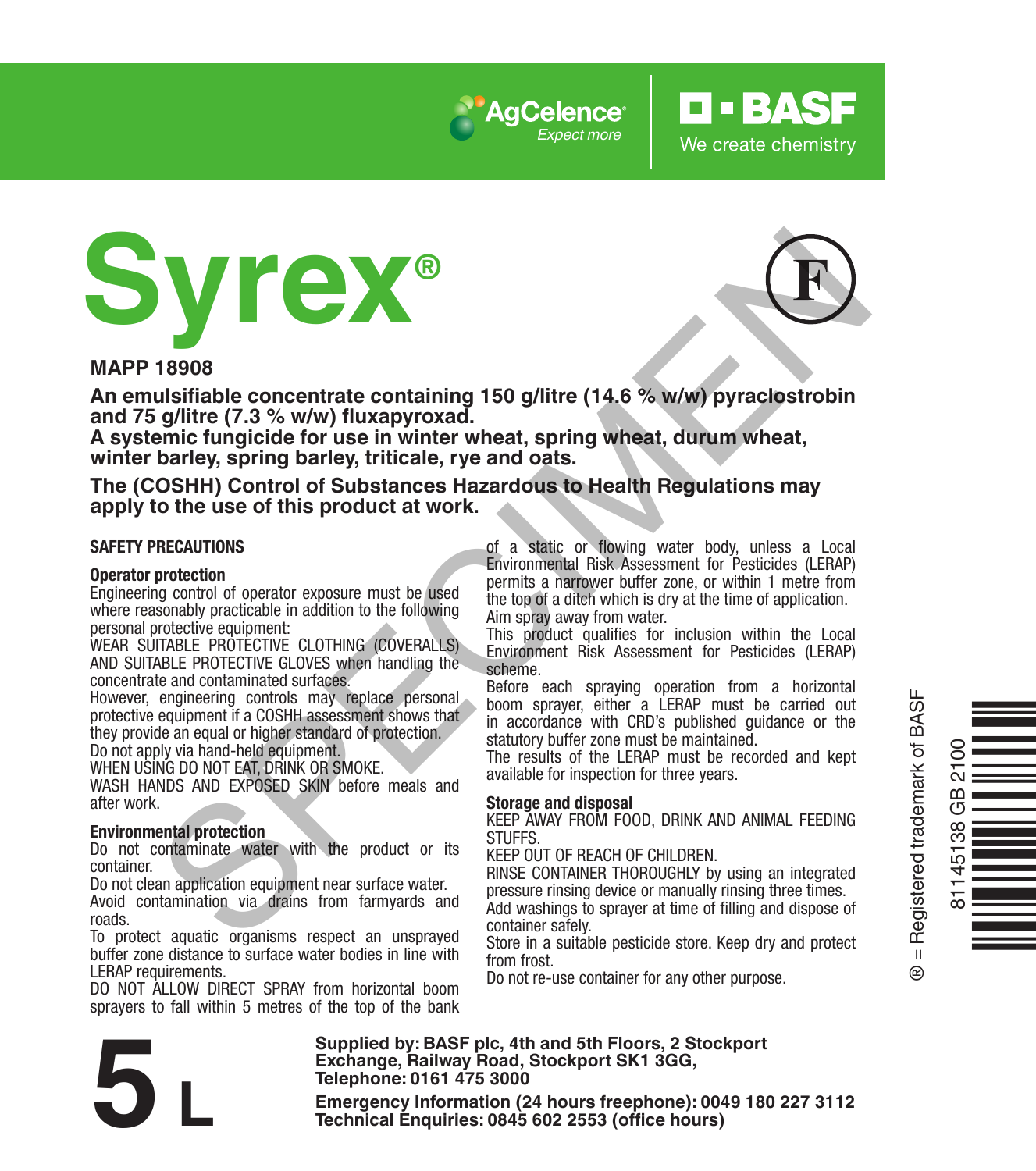# **Syrex®**

**An emulsifiable concentrate containing 150 g/litre (14.6 % w/w) pyraclostrobin and 75 g/litre (7.3 % w/w) fluxapyroxad.** 

# **Warning**

#### **May cause harm to breast-fed children. Very toxic to aquatic life with long lasting effects.**

# **IMPORTANT INFORMATION**

| Harmful if swallowed.<br>Harmful if inhaled.<br>May cause respiratory irritation.<br>May cause harm to breast-fed children.<br>Very toxic to aquatic life with long lasting effects.                       |                                   |                                          |                                                                           |                                                  |  |  |  |  |  |
|------------------------------------------------------------------------------------------------------------------------------------------------------------------------------------------------------------|-----------------------------------|------------------------------------------|---------------------------------------------------------------------------|--------------------------------------------------|--|--|--|--|--|
| Use only outdoors or in a well-ventilated area.<br>If medical advice is needed, have product container or label at hand.<br>IF INHALED: Remove person to fresh air and keep comfortable for                |                                   |                                          |                                                                           |                                                  |  |  |  |  |  |
| breathing.<br>IF exposed or concerned: Call a POISON CENTRE or doctor/<br>physician.<br>Store in a well-ventilated place. Keep container tightly                                                           |                                   |                                          |                                                                           |                                                  |  |  |  |  |  |
| closed.<br>Dispose of contents/container to a licensed hazardous-<br>waste disposal contractor or collection site except for empty<br>clean containers which can be disposed of as non-hazardous<br>waste. |                                   |                                          |                                                                           |                                                  |  |  |  |  |  |
| Contains propanoic acid, 2-hydroxy-, 2-ethylhexyl ester, (2S)- May<br>produce an allergic reaction.                                                                                                        |                                   |                                          |                                                                           |                                                  |  |  |  |  |  |
| To avoid risks to human health and the environment, comply with the<br>instructions for use.                                                                                                               |                                   |                                          |                                                                           |                                                  |  |  |  |  |  |
| <b>IMPORTANT INFORMATION</b>                                                                                                                                                                               |                                   |                                          |                                                                           |                                                  |  |  |  |  |  |
| FOR USE ONLY AS AN AGRICULTURAL FUNGICIDE, as directed below:                                                                                                                                              |                                   |                                          |                                                                           |                                                  |  |  |  |  |  |
| <b>Crops</b>                                                                                                                                                                                               | <b>Maximum</b><br>individual dose | <b>Maximum number</b><br>of applications | Latest time of<br>application                                             | <b>Aquatic buffer zone</b><br>distance (metres): |  |  |  |  |  |
| Winter and spring<br>wheat. Durum<br>wheat, Rye, Triticale,<br>Winter and spring<br>Barley, Oats                                                                                                           | 1.5 litres product/ha             | 2 per crop                               | Up to and including<br>Flowering (anthesis)<br>just complete<br>(BBCH 69) | 5                                                |  |  |  |  |  |

#### **READ THE LABEL BEFORE USE. USING THIS PRODUCT IN A MANNER THAT IS INCONSISTENT WITH THE LABEL MAY BE AN OFFENCE. FOLLOW THE CODE OF PRACTICE FOR USING PLANT PROTECTION PRODUCTS.**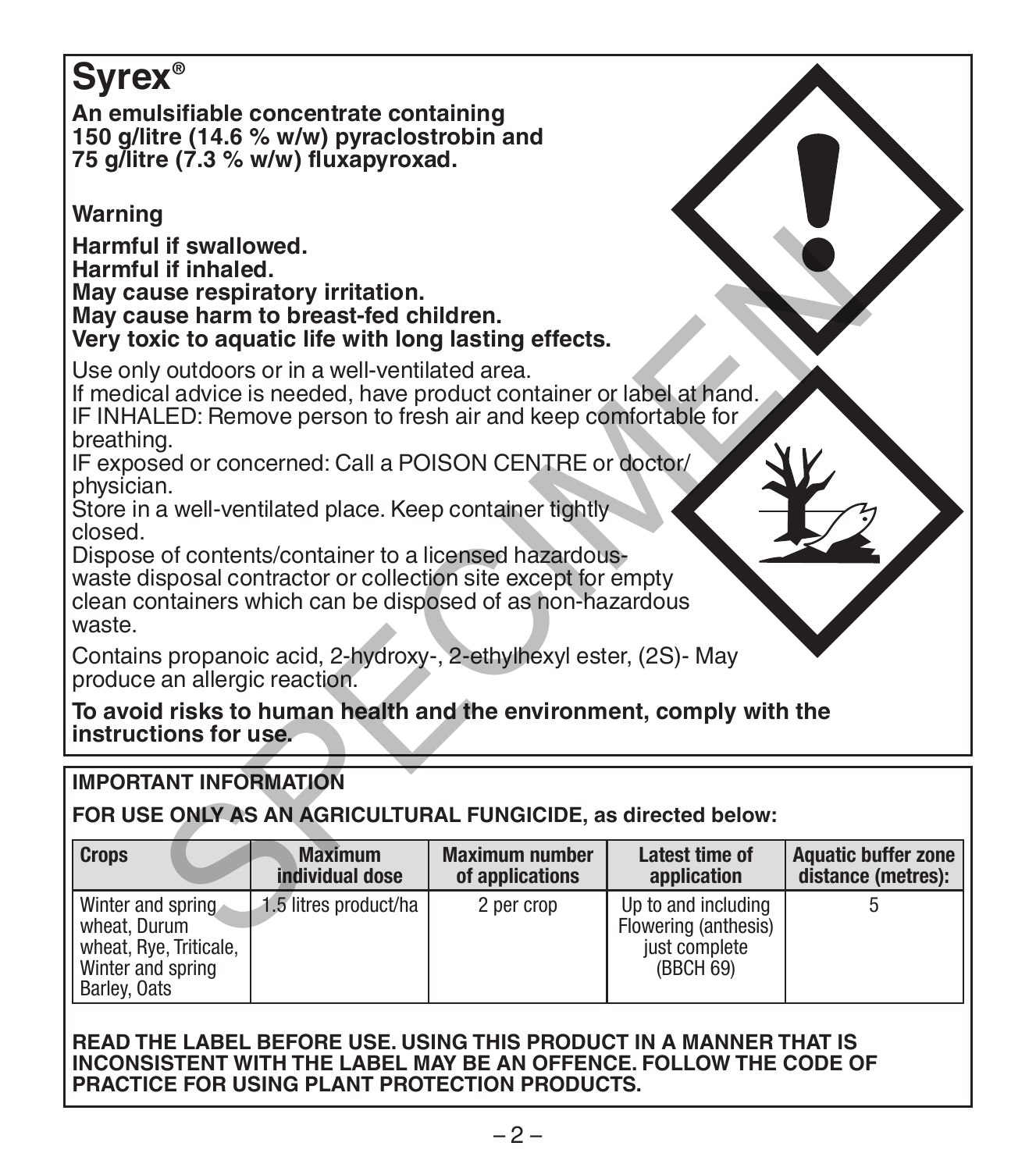# **DIRECTIONS FOR USE**

IMPORTANT: This information is approved as part of the Product Label. All instructions within this section must be read carefully in order to obtain safe and successful use of this product.

Syrex is a protectant and systemic fungicide for use in winter wheat, spring wheat, durum wheat, winter barley, spring barley, triticale, rye and oats.

## **Restrictions/Warnings**

## **Disease control**

| When applied for disease control this product may increase green leaf area retention of<br>wheat, barley, rye and triticale                                                                                                                                                                                                                                                                                                                                                                                                                                                                                                                                                                                                                                                                                                                                                                                                                                               |                           |                          |                          |                         |                         |                |     |                  |  |
|---------------------------------------------------------------------------------------------------------------------------------------------------------------------------------------------------------------------------------------------------------------------------------------------------------------------------------------------------------------------------------------------------------------------------------------------------------------------------------------------------------------------------------------------------------------------------------------------------------------------------------------------------------------------------------------------------------------------------------------------------------------------------------------------------------------------------------------------------------------------------------------------------------------------------------------------------------------------------|---------------------------|--------------------------|--------------------------|-------------------------|-------------------------|----------------|-----|------------------|--|
| <b>Restrictions/Warnings</b>                                                                                                                                                                                                                                                                                                                                                                                                                                                                                                                                                                                                                                                                                                                                                                                                                                                                                                                                              |                           |                          |                          |                         |                         |                |     |                  |  |
| Extreme care must be taken to avoid drift onto nearby crops.<br>When applied to barley intended for malting, refer to the rate and latest timing restrictions<br>for fluxapyroxad and pyraclostrobin given by the British Beer and Pub Association.<br>No more than two applications of any Qol fungicide may be made to crops of wheat,<br>barley, oats, rye or triticale.<br>You must not apply more than two foliar applications of products containing complex II<br>inhibitors (SDHIs) to any cereal crop.<br>After spraying, wash out sprayer thoroughly according to manufacturer's guideline and<br>dispose of washings and clean containers according to DEFRA Code of Practice and<br>local authority guidelines.<br><b>Disease control</b><br>Syrex is a protectant and systemic fungicide for the control of a range of diseases in<br>winter wheat, spring wheat, durum wheat, winter barley, spring barley, triticale, rye and<br>oats as summarised below: |                           |                          |                          |                         |                         |                |     |                  |  |
|                                                                                                                                                                                                                                                                                                                                                                                                                                                                                                                                                                                                                                                                                                                                                                                                                                                                                                                                                                           | <b>Winter</b><br>wheat    | <b>Spring</b><br>wheat   | <b>Durum</b><br>wheat    | <b>Winter</b><br>barley | <b>Spring</b><br>barley | <b>Oats</b>    | Rye | <b>Triticale</b> |  |
| Septoria tritici                                                                                                                                                                                                                                                                                                                                                                                                                                                                                                                                                                                                                                                                                                                                                                                                                                                                                                                                                          | $\mathbb{C}$              | C.                       | C.                       |                         |                         |                |     | C.               |  |
| Septoria<br>nodorum                                                                                                                                                                                                                                                                                                                                                                                                                                                                                                                                                                                                                                                                                                                                                                                                                                                                                                                                                       | <b>MC</b>                 | <b>MC</b>                | <b>MC</b>                |                         |                         |                |     |                  |  |
| Yellow rust                                                                                                                                                                                                                                                                                                                                                                                                                                                                                                                                                                                                                                                                                                                                                                                                                                                                                                                                                               | C                         | C                        | C.                       | C                       | C                       | L,             | C.  | C                |  |
| <b>Brown rust</b>                                                                                                                                                                                                                                                                                                                                                                                                                                                                                                                                                                                                                                                                                                                                                                                                                                                                                                                                                         | $\overline{\mathfrak{c}}$ | C                        | C                        | C                       | C                       | ٠              | C   | C                |  |
| Crown rust                                                                                                                                                                                                                                                                                                                                                                                                                                                                                                                                                                                                                                                                                                                                                                                                                                                                                                                                                                |                           |                          |                          |                         |                         | C              |     |                  |  |
| Rhynchosporium                                                                                                                                                                                                                                                                                                                                                                                                                                                                                                                                                                                                                                                                                                                                                                                                                                                                                                                                                            | ä,                        | ÷.                       | ä,                       | C                       | C                       | ÷              | C   | ٠                |  |
| Net blotch                                                                                                                                                                                                                                                                                                                                                                                                                                                                                                                                                                                                                                                                                                                                                                                                                                                                                                                                                                |                           | $\overline{\phantom{a}}$ | $\overline{\phantom{a}}$ | C                       | C                       | $\overline{a}$ |     |                  |  |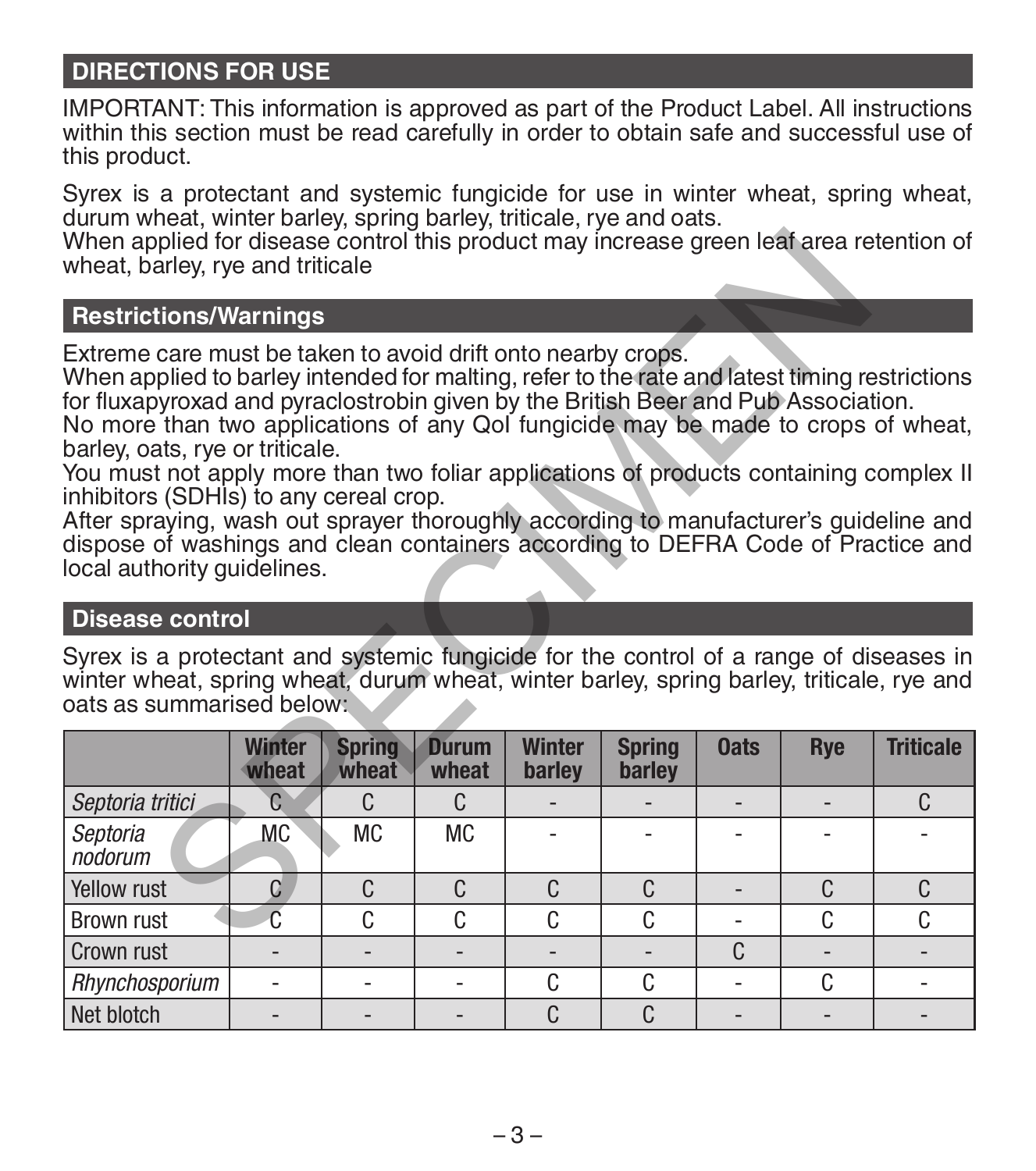|                | <b>Winter</b><br>wheat | <b>Spring</b><br>wheat   | <b>Durum</b><br>wheat    | <b>Winter</b><br>barley | <b>Spring</b><br>barley | <b>Oats</b> | <b>R</b> ve                  | <b>Triticale</b>         |
|----------------|------------------------|--------------------------|--------------------------|-------------------------|-------------------------|-------------|------------------------------|--------------------------|
| Ramularia      | ۰                      | $\overline{\phantom{a}}$ | $\overline{\phantom{a}}$ |                         |                         | ۰           | $\qquad \qquad \blacksquare$ | $\overline{\phantom{a}}$ |
| Powdery mildew | <b>MC</b>              | <b>MC</b>                | <b>MC</b>                | <b>MC</b>               | <b>MC</b>               | <b>MC</b>   | <b>MC</b>                    | <b>MC</b>                |
| Tan spot       |                        |                          |                          | -                       | ۰.                      | -           | $\qquad \qquad \blacksquare$ | -                        |

# $C =$  Control

MC = Moderate Control

When applied for disease control this product may increase green leaf area retention of wheat, barley, rye and triticale.

## **Resistance Management**

# **GROUP 7 11 FUNGICIDES**

Syrex should be used in accordance with the instructions for use for the target diseases at the specific growth stages indicated.

Use Syrex as part of an Integrated Crop Management (ICM) strategy incorporating other methods of control, including where appropriate other fungicides with a different mode of action. Internal Control<br>policid for disease control this product may increase green leaf area rearby, rye and triticale.<br>
Ince Management<br> **GROUP 7 11 EUNGICID**<br>
COMBINE DEVITE STATE TO THE CONSIDED ONLY A SECUTE CONTOM IS

Syrex contains pyraclostrobin, a member of the QoI cross resistance group.

Syrex should be used preventatively and should not be relied upon for its curative potential.

You must not apply more than two foliar applications of QoI containing products to any cereal crop.

Strains of barley powdery mildew resistant to QoIs are common in the UK.

Syrex contains fluxapyroxad which belongs to the SDHI (carboxamide) complex II inhibitor group of fungicides.

To minimise the risk of resistance occurring, apply a maximum of two SDHI fungicide sprays to any cereal crop.

There is a significant risk of widespread resistance occurring in *Septoria tritici* populations in the UK. Failure to follow resistance management action may result in reduced levels of disease control.

For the control of *Septoria* leaf blotch, Syrex must always be used in mixture with another product recommended for its control, and that contains a fungicide from a different cross resistance group to SDHIs and QoIs and is applied at a dose that will give robust control.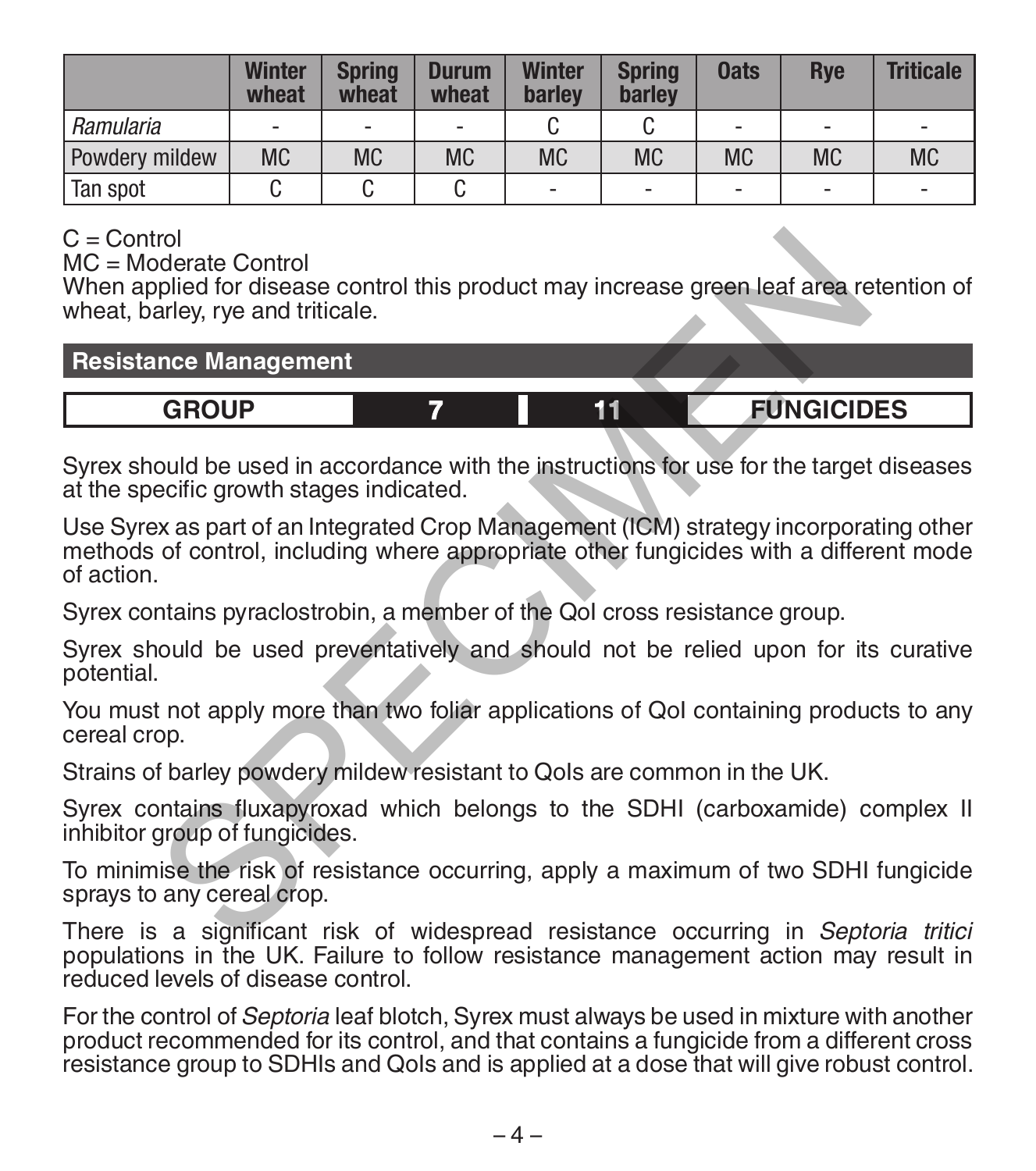Visit the FRAG-UK website for further advice on resistance management of cereal fungicides.

## **Crop Specific Information**

Syrex is a protectant and systemic fungicide for use in winter wheat, spring wheat, durum wheat, winter barley, spring barley, triticale, rye and oats.

## **Time of Application**

Apply Syrex at the start of foliar disease attack. A maximum of two applications can be made up to and including flowering just complete in winter and spring wheat, durum wheat, winter and spring barley, oats and rye and triticale.

Earliest timing for first application: BBCH 25 Earliest timing for second application: BBCH 30

#### **Rate of Application**

Apply 1.5 litres of Syrex per hectare in 150 to 300 litres of water per hectare.

#### Qualified recommendation

Syrex may be applied at 1.5 litres per hectare in 100 litres water per hectare, although efficacy at this reduced volume has not been evaluated. Therefore application at 100 litres water per hectare is at user's risk with regard to biological efficacy. **Example 16**<br> **Example 16** Application<br>
the start of foliar disease attack. A maximum of two application<br>
to and including flowering just complete in winter and spring whe<br>
timing for first application: BBCH 25<br>
iming for

## **Mixing and Application**

## **Mixing**

Half fill the spray tank with clean water and start the agitation.

SHAKE THE CONTAINER WELL before use and pour in the required amount of product. Rinse any empty containers thoroughly and add rinsings to the spray tank.

Add the remainder of the water and continue agitation until spraying is completed.

When tank mixes are to be used, each product should be added separately to the spray tank, taking due note of any instructions given as to the order of mixing.

## **Application**

Apply as a MEDIUM spray, as defined by BCPC.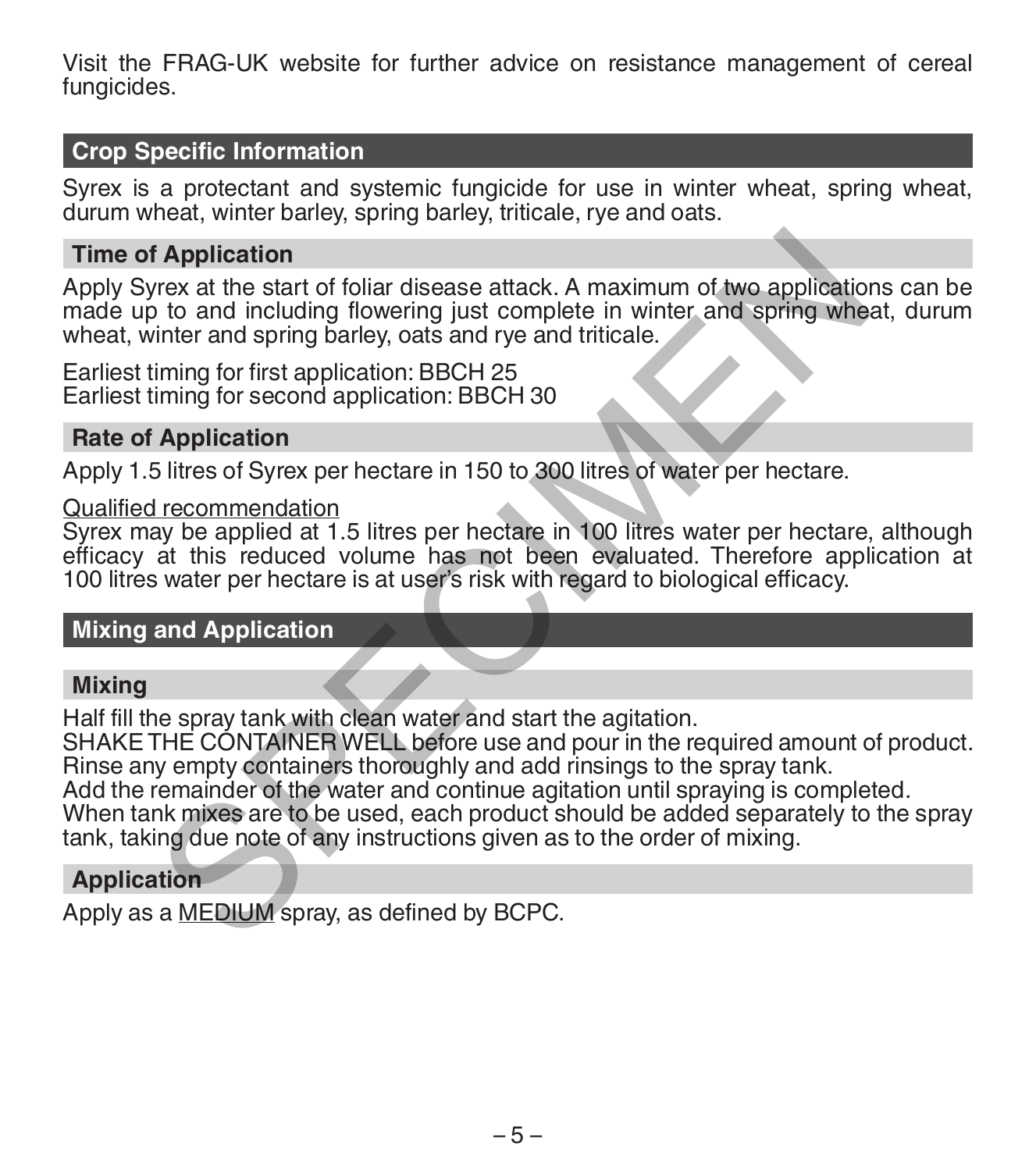## **Following Crops**

After treating a cereal crop with Syrex, cabbage, carrot, clover, dwarf French beans, field beans, lettuce, maize, oats, oilseed rape, onions, peas, potatoes, ryegrass, sugar beet, sunflowers, barley and wheat may be sown as the following crop. The effect of Syrex on other following crops has not been assessed.

#### **Compatibility**

For details of compatibilities contact your distributor, local BASF representative, the BASF technical services hotline: 0845 602 2553 or visit our website on www.agricentre. basf.co.uk

## **The following does not form part of the authorised label text.**

With many products there is a general risk of resistance developing to the active ingredients. For this reason a change in activity cannot be ruled out. It is generally impossible to predict with certainty how resistance may develop because there are so many crop and use connected ways of influencing this. We therefore have to exclude liability for damage or loss attributable to any such resistance that may develop. To help minimise any loss in activity the BASF recommended rate should in all events be adhered to.

Numerous, particularly regional or regionally attributable, factors can influence the activity of the product. Examples include weather and soil conditions, crop plant varieties, crop rotation, treatment times, application amounts, admixture with other products, appearance of organisms resistant to active ingredients and spraying techniques. Under particular conditions a change in activity or damage to plants cannot be ruled out. The manufacturer or supplier is therefore unable to accept any liability in such circumstances. All goods supplied by us are of high grade and we believe them to be suitable, but as we cannot exercise control over their mixing or use or the weather conditions during and after application, which may affect the performance of the material, all conditions and warranties, statutory or otherwise, as to the quality or fitness for any purpose of our goods are excluded and no responsibility will be accepted by us for any damage or injury whatsoever arising from their storage, handling, application or use; but nothing should be deemed to exclude or restrict any liability upon us which cannot be excluded or restricted under the provisions of the Unfair Contract Terms Act 1977 or any similar applicable law. itionity<br>
is of compatibilities contact your distributor, local BASF represent<br>
chinical services hotline: 0845 602 2553 or visit our website on www.ak<br>
is chinical services hotline: 0845 602 2553 or visit our website on w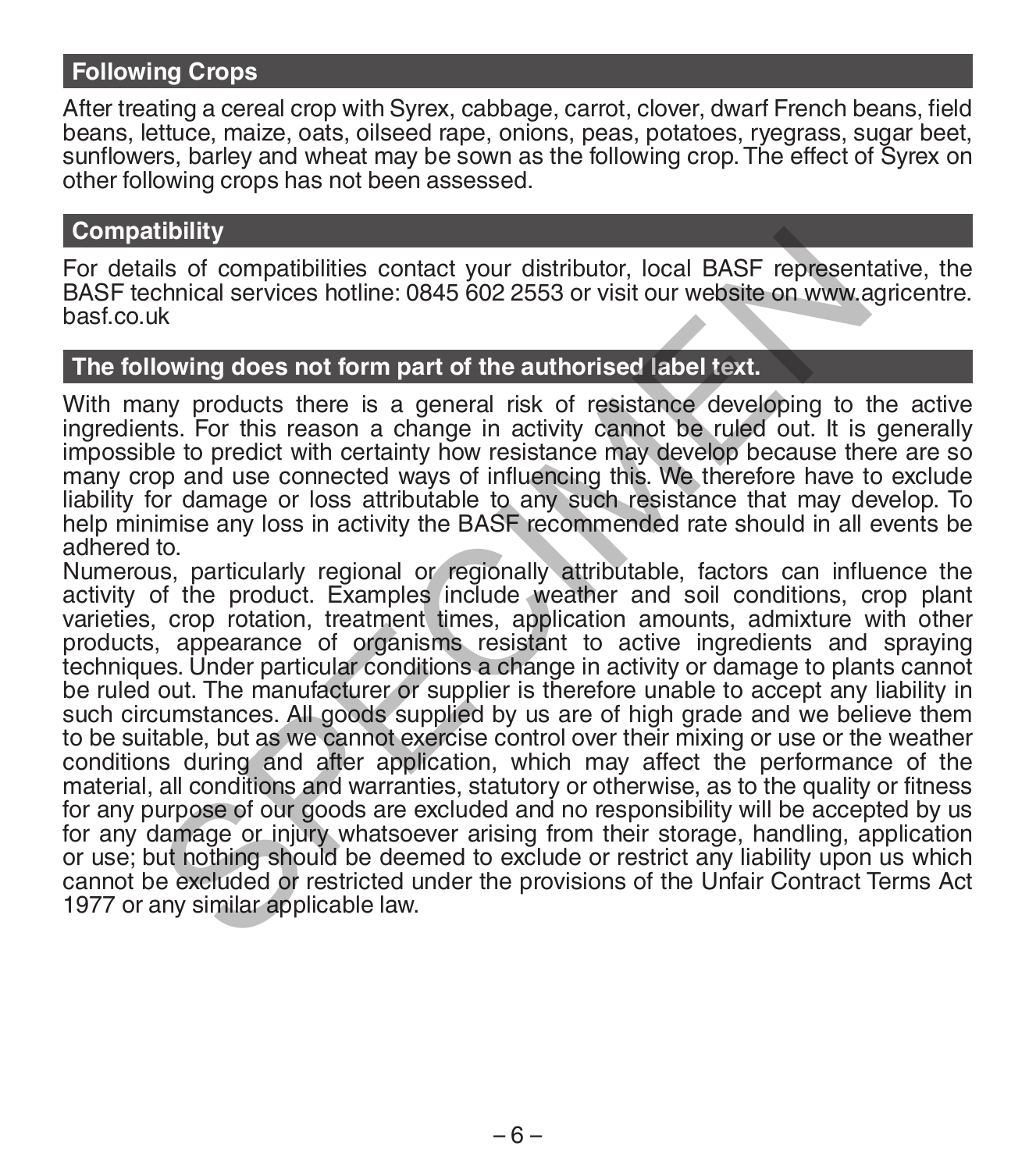# **Section 6 of the Health and Safety at Work Act**

## **Additional Product Safety Information**

The product label provides information on a specific pesticidal use of the product; do not use otherwise, unless you have assessed any potential hazard involved, the safety measures required and that the particular use has "off-label" approval or is otherwise permitted under the Plant Protection Product Regulations (EC) No 1107/2009.

The information on this label is based on the best available information including data from test results.

## **Safety Data Sheet**

To access the Safety Data Sheet for this product scan the QR code or use the weblink below:



agricentre.basf.co.uk/Syrex/MSDS

Alternatively, contact your supplier.